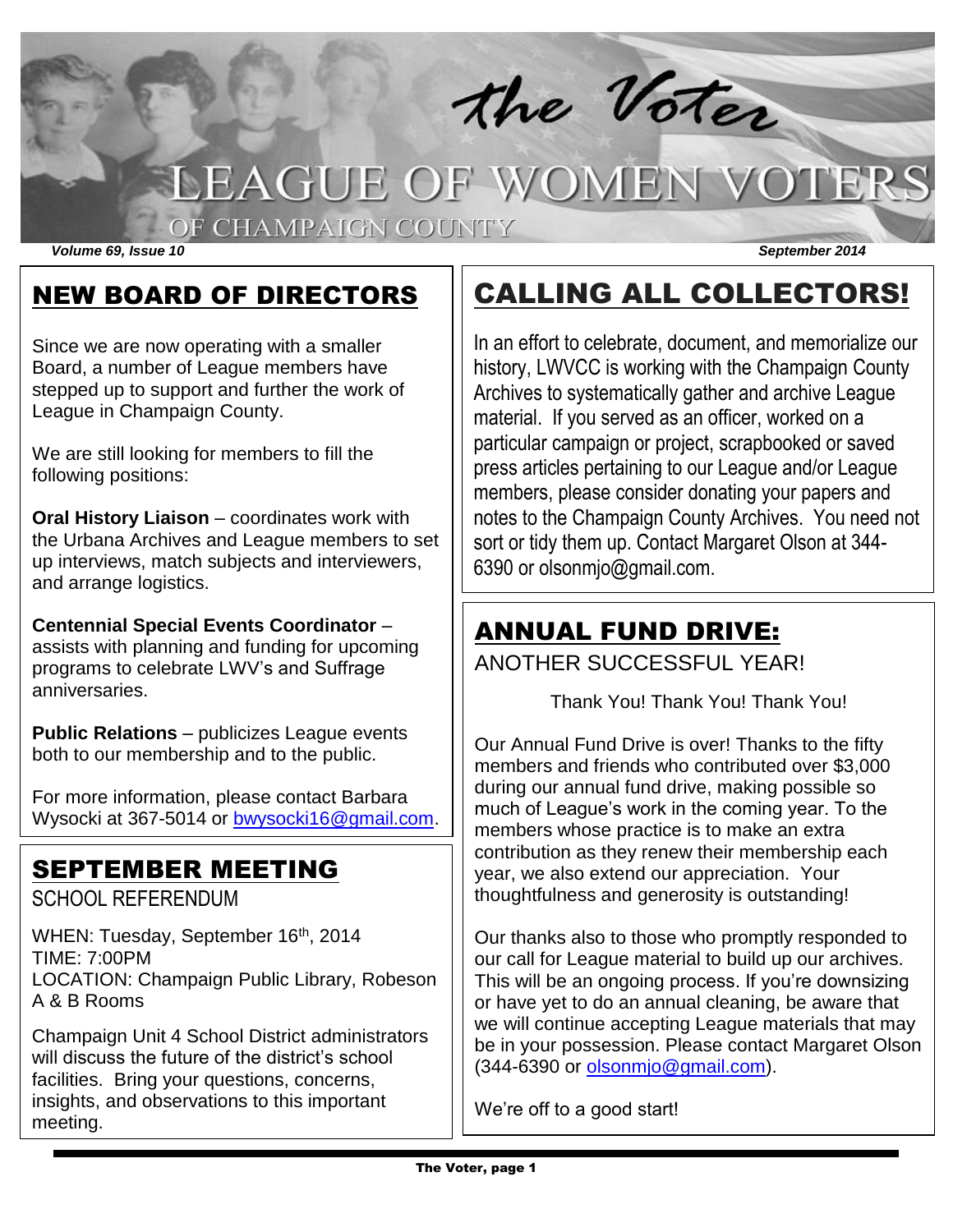### LWVCC Board - 2014-2015

| President:      | Barbara Wysocki<br>217-367-5014 |  |  |
|-----------------|---------------------------------|--|--|
|                 | bwysocki16@gmail                |  |  |
| Vice President: | Vacant                          |  |  |
| Secretary:      | Mary Kay Pleck                  |  |  |
|                 | 217-344-3747                    |  |  |
|                 | mkpleck@hotmail.com             |  |  |
| Treasurer:      | Sandy Volk                      |  |  |
|                 | 217-367-7664                    |  |  |
|                 | sandyvolk803@gmail.com          |  |  |
| Directors:      | <b>Trisha Crowley</b>           |  |  |
|                 | 217-359-2514                    |  |  |
|                 | tcrowley9491@gmail.com          |  |  |
|                 | <b>Theresa Michelson</b>        |  |  |
|                 | 217-344-4078                    |  |  |
|                 | thmichelson@gmail.com           |  |  |
|                 | Antje Kolodziej                 |  |  |
|                 | 217-356-1734                    |  |  |
|                 | antje@illinois.edu              |  |  |

Do you have friends or acquaintances who might be interested in the League? Email Kat Bork at katdenbk@gmail.com or phone her at (217)840- 0450 with names and addresses and we will send them *the Voter* for the next three months.

#### **IN MEMORIAM: Margaret Raup Frampton** 1920-2014

Margaret (Peg) Frampton -- a long-time, active member of LWVCC -- died in June at Carle Hospital. As recently as this spring, Margaret made a generous contribution to the LWVCC Fund Drive. Margaret was also active in local cultural institutions including the Krannert Art Museum, the Spurlock Museum Guild, the Urbana Free Library, and School District 116's citizens' advisory board.

A memorial service is planned for this fall at Clark-Lindsey Village.

## PRESIDENT'S LETTER

*League of Women Voters of Champaign County*

Dear Members,

"*Summer afternoon" - two of the most beautiful words in the English language*." Edith Wharton.

Her quote sums up this Illinois summer quite well!

Now, however, it's time to prepare for another League year, and much of that work began with decisions and actions moved in May. For League, May turned out to be significant as the membership voted in revisions to our by-laws. In effect, we will now operate with a smaller, elected Board which will function more as an executive committee than the hub of all League activity. Consequently, the Board will rely more on the membership to execute traditional League activities and to initiate new ones that further League's mission. May, unfortunately, was devastating for the Redistricting referendum – a good-government, League-backed initiative that would reform the process by which Illinois House districts are drawn, allowing greater transparency through greater involvement by the citizenry. Despite our efforts, the courts overruled some wording, disqualifying the measure from the Nov. ballot. At this writing, discussions are ongoing between/ among Leagues, local Leagues and LWVIL to decide if and how to proceed with a third effort.

Meanwhile, the Board is planning meetings and activities for the upcoming months. At the request of LWVIL, we will revisit the Charter School issue; we will co-sponsor Candidate Forums; we will rely on our observers to share their insights on the business of local taxing bodies. More is in store, so please continue to check your newsletter – either in print or on-line.

Sincerely, *Barbara Wysocki* LWVCC President

### OBSERVER VOLUNTEERS NEEDED!

The Observer Corp is one of our most important programs and currently we are in need of volunteers for multiple boards and commissions. An immediate need is for Champaign City Council meetings, 4x per month but can be viewed in person or on television. This duty could also be divided between two people.

Contact Betty Segal for more information or if you are interested in volunteering, 217-893-3080 and bssegal@mindspring.com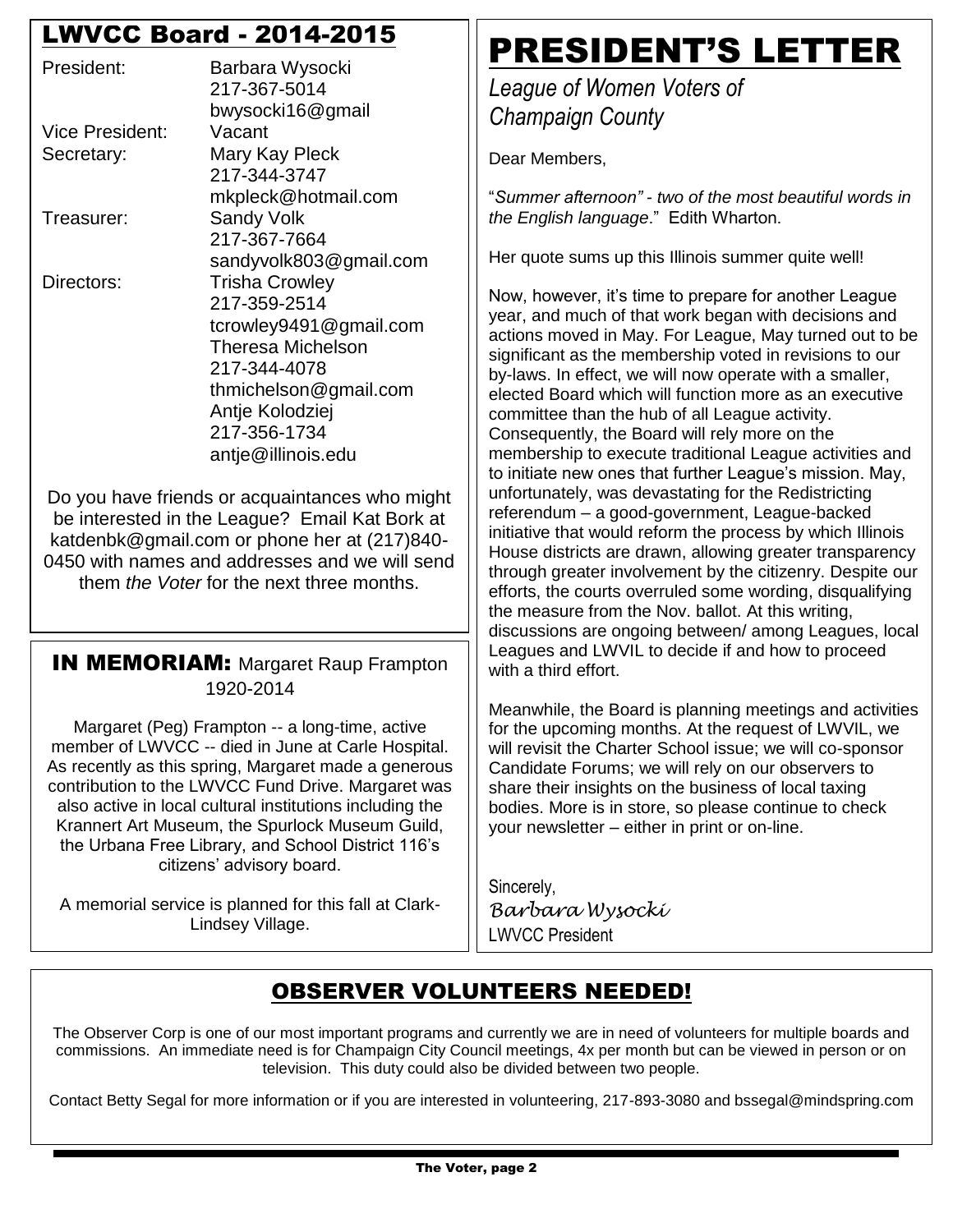#### Membership Form – League of Women Voters of Champaign County \*\*RENEW ONLINE! www.lwvchampaigncounty.org\*\*

|                                                                                           |                                                     | Date: ______________                                        |
|-------------------------------------------------------------------------------------------|-----------------------------------------------------|-------------------------------------------------------------|
|                                                                                           |                                                     | Zip: _________________                                      |
| Include this email address in the League Membership Directory? YES NO (please circle one) |                                                     |                                                             |
| Please circle the type of 1 year membership:<br>Student Dues* \$5.00                      | Individual Dues* \$65.00<br>Household Dues* \$97.50 | #New Individual Dues \$32.50<br>#New Household Dues \$48.75 |

# Dues for new members, for one year, are half the amount paid by continuing members.

\* Dues and donations are not tax deductible as charitable contributions from your federal income tax return. You may, however, make a tax deductible contribution to the Education Fund (of LWVCC) by writing a separate check made payable to "LWVIL Education Fund". Please include "Champaign County" on the memo line of your check to the Education Fund.

Please make checks payable to LWVCC, and mail to: Kat Bork 1508 Greenridge Drive, Urbana, Illinois 61802

### CHARTER SCHOOL POSITION STUDY UPDATE

In 2001, the LWVIL adopted a position on Charter Schools. Since the original position was adopted there have been many new developments including the creation of the state Commission on Charter schools, the arrival of virtual charters, the rapid increase in the number of charter campuses in Illinois and the existence of numerous studies examining the effects of charter schools. In light of these developments, delegates to the 2013 LWVIL state convention approved updating the Charter Schools Position during the 2013-2015 biennium.

At the state level, the charter schools position update committee has been researching, creating, and debating questions addressing a variety of issues regarding charter schools--ranging from Authorization to Zero tolerance discipline, with consideration for policies which might apply to all public schools, including charters.

LWVCC has put together a local committee, co-chaired by Theresa Michelson and Sue Phillips, which has begun to look at the materials provided by the state league. Committee members Lillian Katz, Jo Kibbee, Pat Meller, Peggy Patten and Susan Taylor are reviewing the online materials provided by the state committee and the seven of us will be meeting as a group for the first time on October 16<sup>th</sup>. Between then and a meeting of League members on November 18th, we will be discussing the material, coming to our own conclusions about the issues and deciding how to present the pertinent information to our members and obtain consensus on an updated position.

All of the materials provided by LWVIL are available online, including the state League position from 2001:<http://www.lwvil.org/charter-schools.html>

If anyone else is interested in being on the committee, you must be able to attend the first meeting at 9 am on October 16 at 2013 Silver Ct W, Urbana.

If you have questions or would like more information, contact Theresa at 344-4078 or thmichelson@gmail.com